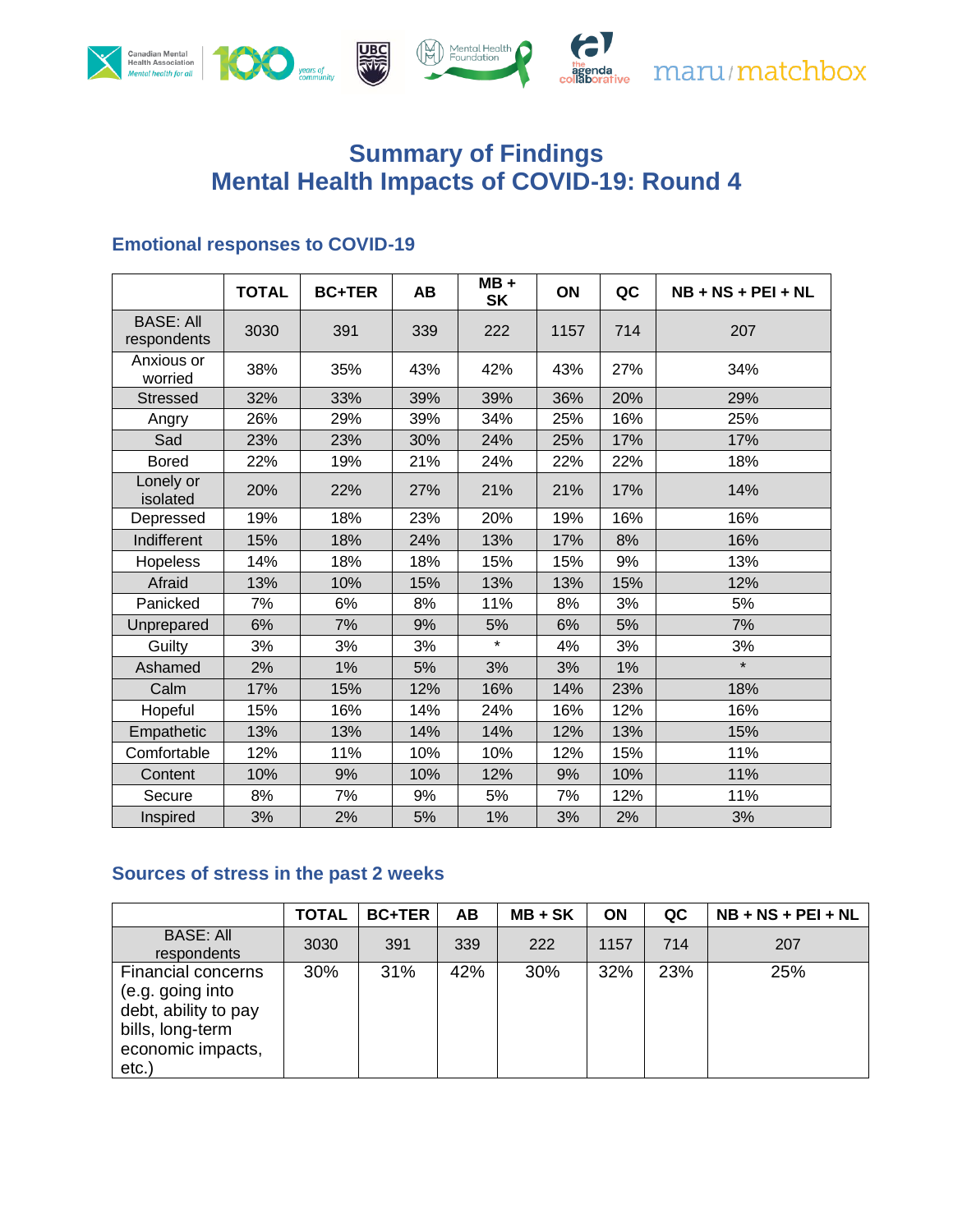| Worrying about how<br>the mental health of<br>my child(ren) will be<br>affected by the<br>pandemic                                                      | 21% | 21%  | 24% | 29% | 21% | 17% | 25% |
|---------------------------------------------------------------------------------------------------------------------------------------------------------|-----|------|-----|-----|-----|-----|-----|
| Having enough food<br>to meet my<br>households basic<br>needs                                                                                           | 16% | 17%  | 20% | 15% | 16% | 15% | 13% |
| Worrying about<br>COVID-19<br>becoming endemic<br>(meaning it will<br>continue to circulate<br>among pockets of<br>the population for<br>years to come) | 57% | 64%  | 58% | 62% | 56% | 52% | 54% |
| Worrying about the<br>compounding<br>effects of COVID-19<br>alongside the<br>climate crisis                                                             | 36% | 48 % | 40% | 36% | 36% | 27% | 35% |
| Being able to cope<br>with uncertainty<br>(e.g. not knowing<br>what will happen)                                                                        | 39% | 41%  | 45% | 40% | 41% | 34% | 34% |
| The spread of new<br>variants/mutations<br>of the virus                                                                                                 | 64% | 65%  | 65% | 68% | 64% | 60% | 70% |

## **Self-reported change to mental health**

|                                                                     | <b>TOTAL</b> | <b>BC+TER</b> | AB  | $MB + SK$ | ON   | QC  | NB+NS+PEI+NL |
|---------------------------------------------------------------------|--------------|---------------|-----|-----------|------|-----|--------------|
| <b>BASE: All</b><br>respondents                                     | 3030         | 391           | 339 | 222       | 1157 | 714 | 207          |
| Mental health<br>has deteriorated<br>since onset of<br>the pandemic | 37%          | 41%           | 46% | 42%       | 39%  | 25% | 35%          |

Deteriorating mental health among population subgroups

- 57% of those who are unemployed due to COVID-19
- 56% of those with a pre-existing mental health condition
- 47% of students
- 44% of those with a disability
- 49% of LGBTQ2+ people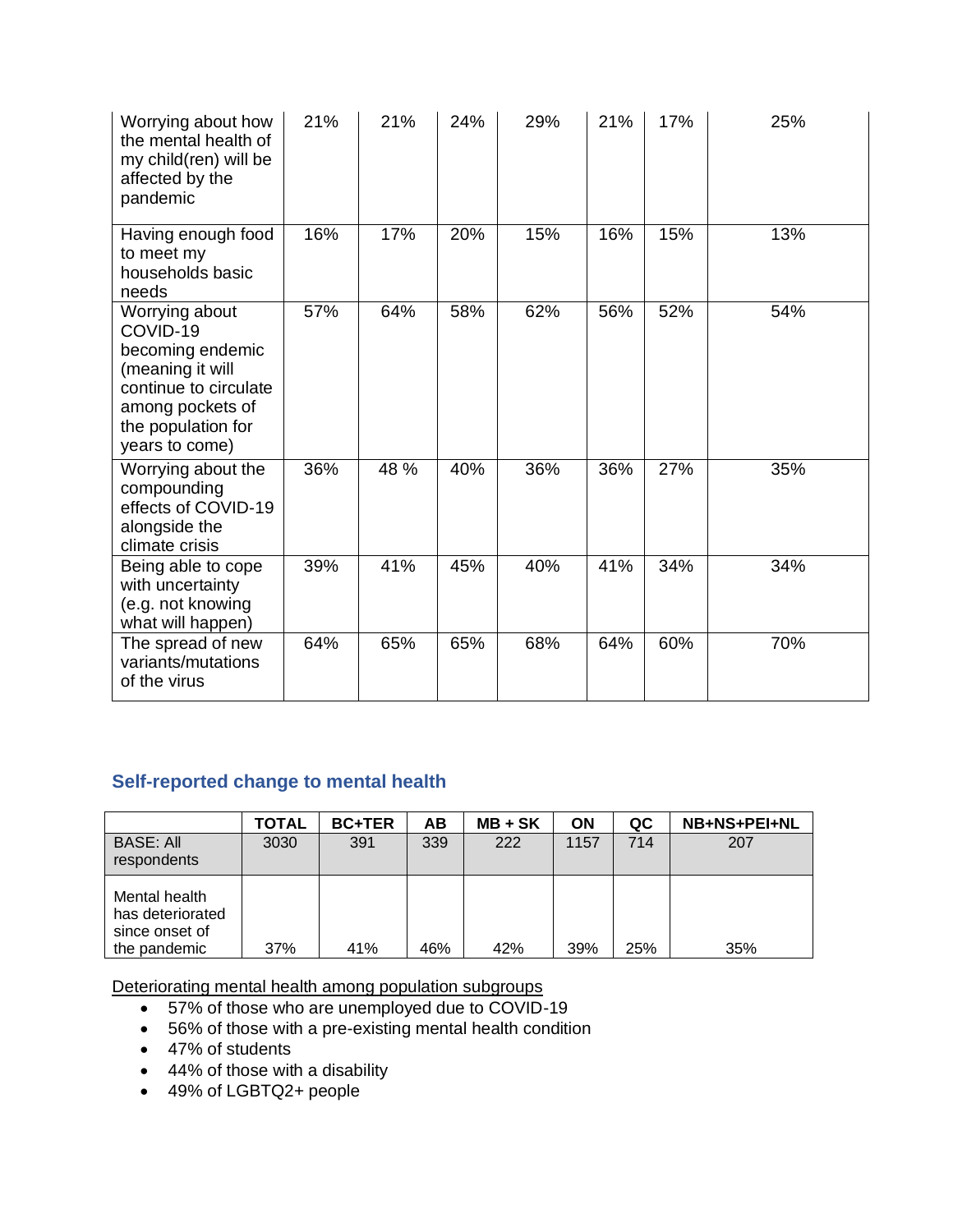• 42% of people who are Indigenous

#### **Substance use**

*Has your use of substances increased as a way to cope at any point during the pandemic?*

|                                 | <b>TOTAL</b> | <b>BC+TER</b> | AВ  | $MB +$<br><b>SK</b> | ON   | QC  | $NB + NS + PEI +$<br>NL |
|---------------------------------|--------------|---------------|-----|---------------------|------|-----|-------------------------|
| <b>BASE: All</b><br>respondents | 3030         | 391           | 339 | 222                 | 1157 | 714 | 207                     |
| Yes                             | 13%          | 12%           | 20% | 10%                 | 15%  | 9%  | 10%                     |
| No                              | 86%          | 87%           | 80% | 90%                 | 84%  | 91% | 89%                     |

#### **Suicidality**

|                                                 | TOTAL | <b>BC+TER</b> | AB  | $MB + SK$ | ON   | QC  | NB+NS+PEI+NL |
|-------------------------------------------------|-------|---------------|-----|-----------|------|-----|--------------|
| <b>BASE: All</b><br>respondents                 | 3030  | 391           | 339 | 222       | 1157 | 714 | 207          |
| Experienced<br>suicidal thoughts<br>or feelings | 8%    | 10%           | 11% | 9%        | 9%   | 5%  | 7%           |

### **Coping with stress related to COVID-19 pandemic**

|                                 | <b>TOTAL</b> | <b>BC+TER</b> | ΑВ  | $MB + SK$ | ON   | QC  | NB+NS+PEI+NL |
|---------------------------------|--------------|---------------|-----|-----------|------|-----|--------------|
| <b>BASE: All</b><br>respondents | 3030         | 391           | 339 | 222       | 1157 | 714 | 207          |
| Coping very/fairly<br>well      | 77%          | 76%           | 73% | 80%       | 75%  | 79% | 86%          |
| Coping not<br>very/not well     | 15%          | 15%           | 21% | 15%       | 18%  | 11% | 8%           |

## **Coping strategies**

*\*10 most commonly reported coping strategies are included*

|                                                                                                | <b>TOTAL</b> | <b>BC+TER</b> | AB  | $MB + SK$ | <b>ON</b> | QC  | NB+NS+PEI+NL |
|------------------------------------------------------------------------------------------------|--------------|---------------|-----|-----------|-----------|-----|--------------|
| <b>BASE: All</b><br>respondents                                                                | 3030         | 391           | 339 | 222       | 1157      | 714 | 207          |
| Going for a<br>walk/exercise<br>outside                                                        | 47%          | 57%           | 44% | 44%       | 48%       | 42% | 40%          |
| Maintaining a<br>healthy lifestyle<br>(e.g. balanced diet,<br>enough sleep,<br>exercise, etc.) | 39%          | 46%           | 43% | 37%       | 38%       | 35% | 35%          |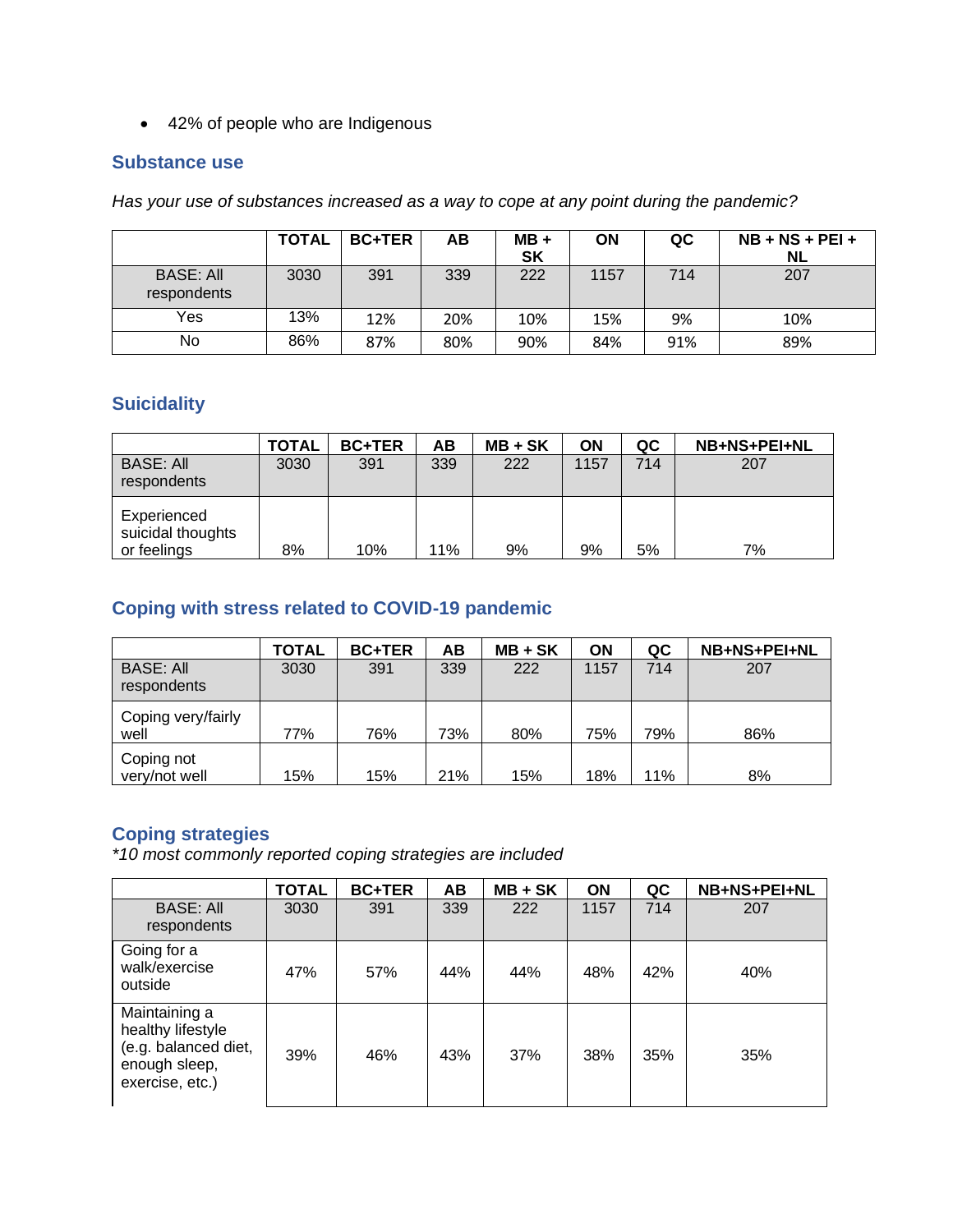| Connecting in-<br>person with friends<br>or family                                                               | 37% | 37% | 36% | 44% | 38% | 33% | 39% |
|------------------------------------------------------------------------------------------------------------------|-----|-----|-----|-----|-----|-----|-----|
| Doing a hobby                                                                                                    | 36% | 38% | 37% | 37% | 36% | 33% | 37% |
| Connecting with my<br>family or friends<br>virtually (e.g.<br>phone, video chat,<br>etc.)                        | 32% | 33% | 33% | 34% | 33% | 29% | 29% |
| Keeping up to date<br>with relevant<br>information (e.g. TV<br>news, newspapers,<br>online information,<br>etc.) | 32% | 33% | 29% | 32% | 31% | 31% | 36% |
| <b>Exercising indoors</b><br>(e.g., gym, home)                                                                   | 28% | 29% | 30% | 26% | 28% | 26% | 26% |
| Spending time with<br>my <sub>pet(s)</sub>                                                                       | 28% | 29% | 27% | 30% | 30% | 22% | 31% |
| Enjoying outdoor<br>activities with<br>friends or family                                                         | 25% | 34% | 29% | 20% | 25% | 20% | 25% |
| Connecting with<br>those in my<br>household                                                                      | 25% | 29% | 30% | 27% | 28% | 13% | 31% |

**Was there ever a time during the pandemic when you felt that you needed help for problems with your emotions, mental health or use of alcohol or drugs, but you didn't receive it?**

|                                 | <b>TOTAL</b> | <b>BC+TER</b> | AB  | $MB + SK$ | ΟN   | QC  | <b>NB+NS+PEI+NL</b> |
|---------------------------------|--------------|---------------|-----|-----------|------|-----|---------------------|
| <b>BASE: All</b><br>respondents | 3030         | 391           | 339 | 222       | 1157 | 714 | 207                 |
| Yes                             | 17%          | 17%           | 23% | 18%       | 19%  | 11% | 12%                 |

## **Why didn't you receive the help you needed (during the past 12 months)?**

|                                                                            | <b>TOTAL</b> | <b>BC+TER</b> | <b>AB</b> | $MB + SK$ | <b>ON</b> | QC  | NB+NS+PEI+NL |
|----------------------------------------------------------------------------|--------------|---------------|-----------|-----------|-----------|-----|--------------|
| <b>BASE: All</b><br>respondents                                            | 3030         | 391           | 339       | 222       | 1157      | 714 | 207          |
| You didn't know<br>how or where to<br>get this kind of<br>help             | 36%          | 35%           | 47%       | 33%       | 36%       | 26% | 41%          |
| Access to care<br>was limited (e.g.,<br>help was not<br>readily available) | 29%          | 37%           | 26%       | 26%       | 23%       | 42% | 29%          |